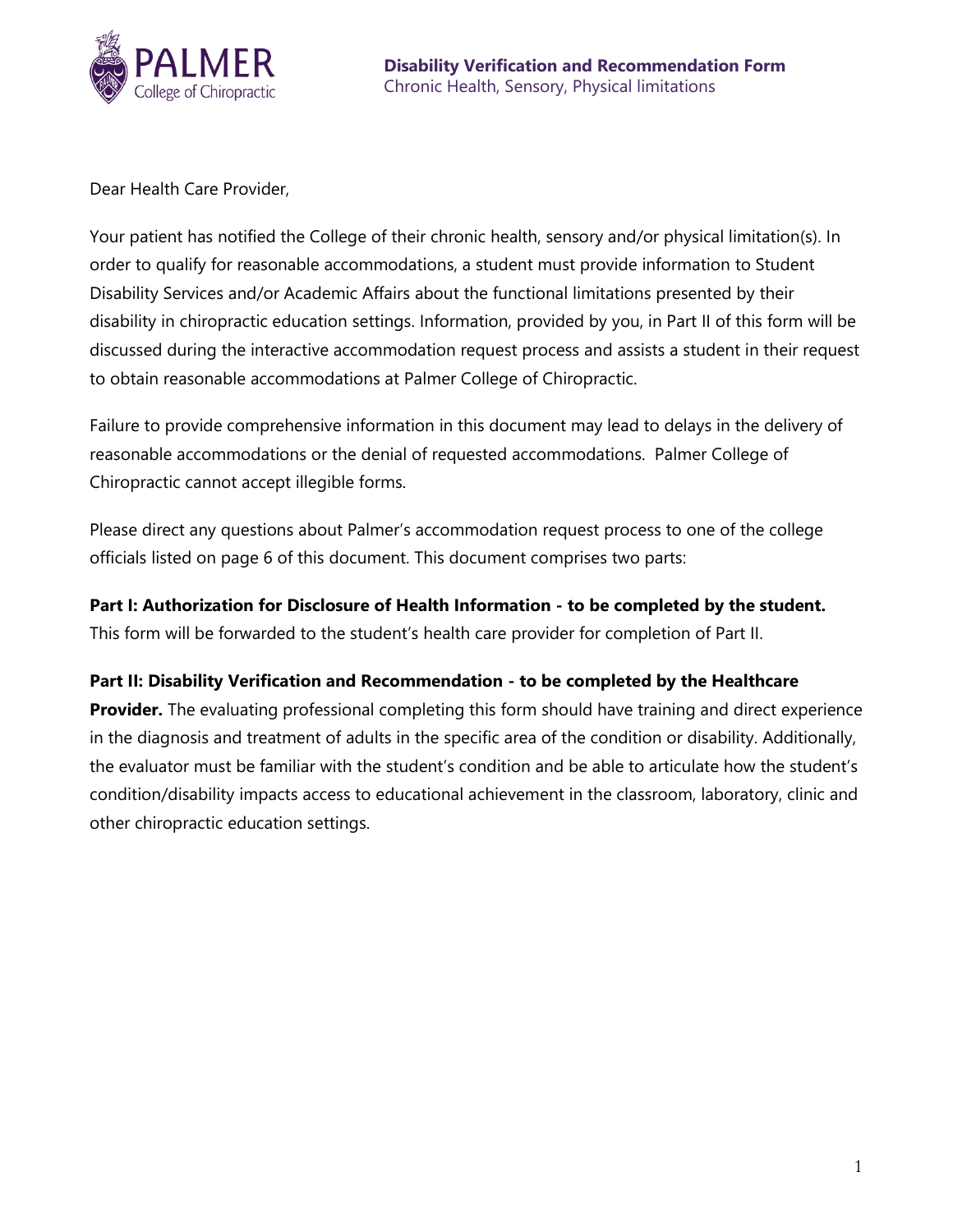

| [Name of Patient]                                                                                                                                                                                                                                                                                                                                                                                                                                                                                                                                                                                                                            | [Date of Birth]          |                    |
|----------------------------------------------------------------------------------------------------------------------------------------------------------------------------------------------------------------------------------------------------------------------------------------------------------------------------------------------------------------------------------------------------------------------------------------------------------------------------------------------------------------------------------------------------------------------------------------------------------------------------------------------|--------------------------|--------------------|
|                                                                                                                                                                                                                                                                                                                                                                                                                                                                                                                                                                                                                                              |                          |                    |
|                                                                                                                                                                                                                                                                                                                                                                                                                                                                                                                                                                                                                                              | to                       |                    |
| $\Box$ complete this Disability Verification and Recommendation Form and speak with the college officials named below for                                                                                                                                                                                                                                                                                                                                                                                                                                                                                                                    |                          |                    |
| the purpose of coordinating the delivery of reasonable academic accommodations at Palmer College of Chiropractic:                                                                                                                                                                                                                                                                                                                                                                                                                                                                                                                            |                          |                    |
| Attn: □ Academic Affairs; Office of the Dean or Associate Dean □ Student Disability Specialist                                                                                                                                                                                                                                                                                                                                                                                                                                                                                                                                               |                          |                    |
| □ Main Campus                                                                                                                                                                                                                                                                                                                                                                                                                                                                                                                                                                                                                                | □ Florida Campus         | □ West Campus      |
| 1000 Brady Street                                                                                                                                                                                                                                                                                                                                                                                                                                                                                                                                                                                                                            | 4777 City Center Parkway | 90 E. Tasman Drive |
| Davenport IA, 52803                                                                                                                                                                                                                                                                                                                                                                                                                                                                                                                                                                                                                          | Port Orange, FL 32129    | San Jose, CA 95134 |
| I understand that if the authorized recipient is not a healthcare provider, health plan, or clearinghouse required to comply<br>with federal privacy standards, the information disclosed pursuant to this authorization may no longer be protected by the<br>federal privacy standards and my health information may be re-disclosed by the recipient without obtaining any further<br>authorization.<br>This authorization is granted for the following purpose: the coordination of reasonable academic accommodations<br>necessary to minimize the impact(s) of the students' condition(s) and provide meaningful access in chiropractic |                          |                    |
| educational settings.                                                                                                                                                                                                                                                                                                                                                                                                                                                                                                                                                                                                                        |                          |                    |
| PATIENT'S RIGHTS RELATING TO THIS AUTHORIZATON:                                                                                                                                                                                                                                                                                                                                                                                                                                                                                                                                                                                              |                          |                    |
| I understand that I must be provided with a copy of this form if I choose to sign it. I understand that I am under no obligation                                                                                                                                                                                                                                                                                                                                                                                                                                                                                                             |                          |                    |
| to sign this form. I understand that I may revoke this Authorization by notifying Palmer College of Chiropractic in writing                                                                                                                                                                                                                                                                                                                                                                                                                                                                                                                  |                          |                    |
| of my revocation. To obtain information on how to revoke my Authorization or to receive a copy of my revocation, I am to<br>contact the Privacy Officer at (563) 884-5701. I am aware that my revocation will not be effective as to uses and/or                                                                                                                                                                                                                                                                                                                                                                                             |                          |                    |
| disclosures of my health information that the person(s) and or organization(s) listed above have already made in reliance                                                                                                                                                                                                                                                                                                                                                                                                                                                                                                                    |                          |                    |
| on this Authorization.                                                                                                                                                                                                                                                                                                                                                                                                                                                                                                                                                                                                                       |                          |                    |
| <b>EXPIRATION DATE:</b> This authorization expires $\Box$ 6 months; $\Box$ one year from today's date; $\Box$ upon the following                                                                                                                                                                                                                                                                                                                                                                                                                                                                                                             |                          |                    |
| I have had an opportunity to review and understand the content of this Authorization form. By signing this Authorization,<br>I am confirming that it accurately reflects my wishes                                                                                                                                                                                                                                                                                                                                                                                                                                                           |                          |                    |
| Name (Signature):                                                                                                                                                                                                                                                                                                                                                                                                                                                                                                                                                                                                                            | Date:                    |                    |
| Name (Print):                                                                                                                                                                                                                                                                                                                                                                                                                                                                                                                                                                                                                                |                          |                    |
| <b>Current Address:</b>                                                                                                                                                                                                                                                                                                                                                                                                                                                                                                                                                                                                                      |                          |                    |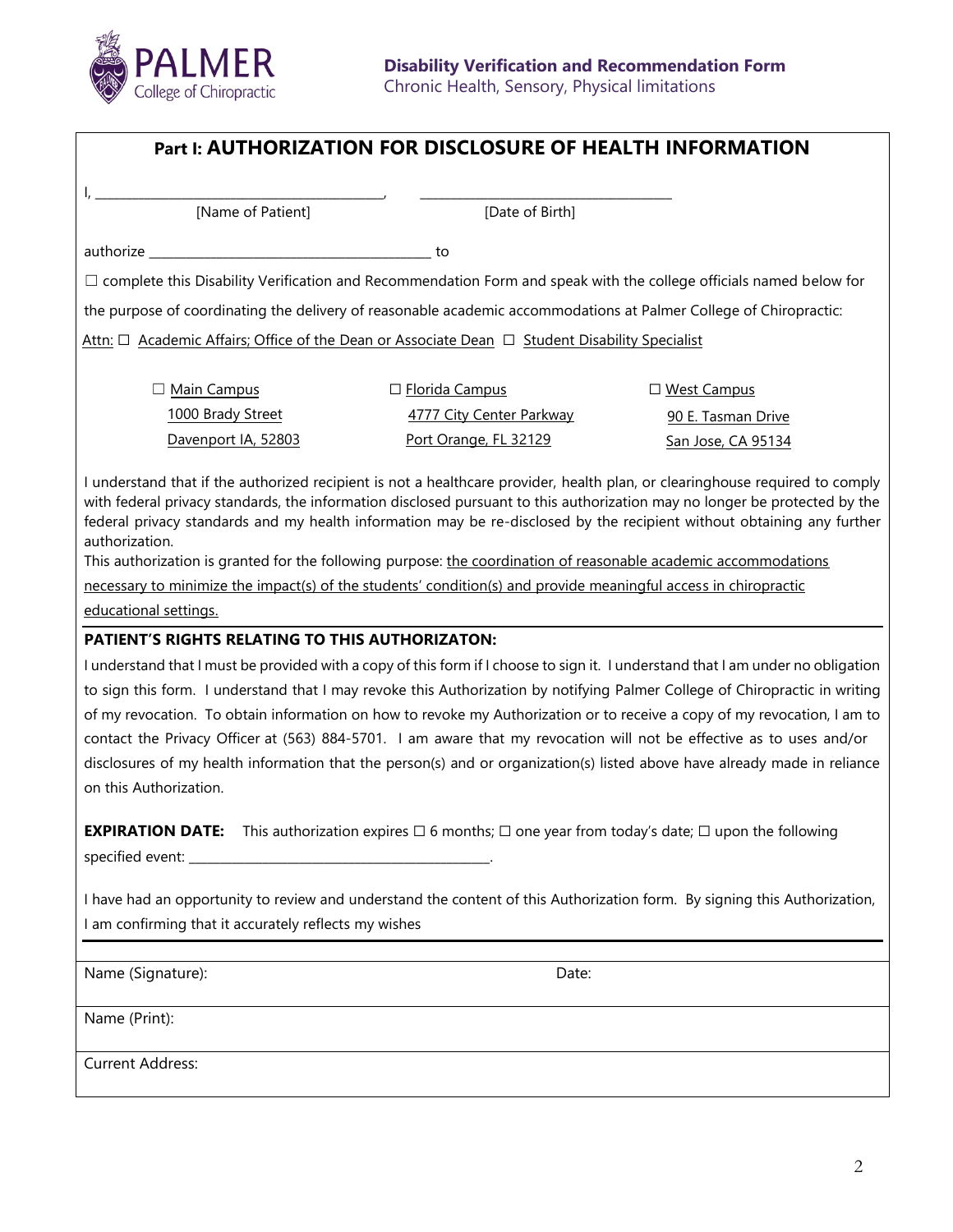

# **Part II. Disability Verification and Recommendation - to be completed by the Healthcare Provider.**

Patient Name:

Patient's diagnosis (if applicable, include ICD 10 codes):

Presenting problem and background history:

Onset, frequency, intensity and duration of relevant symptoms:

Assessment techniques or diagnostic tests administered to develop the patient's diagnosis:

Dates of assessments:

Description of the specific functional limitations or restrictions the diagnosis presents for the patient, particularly with regard to functioning in a rigorous academic environment.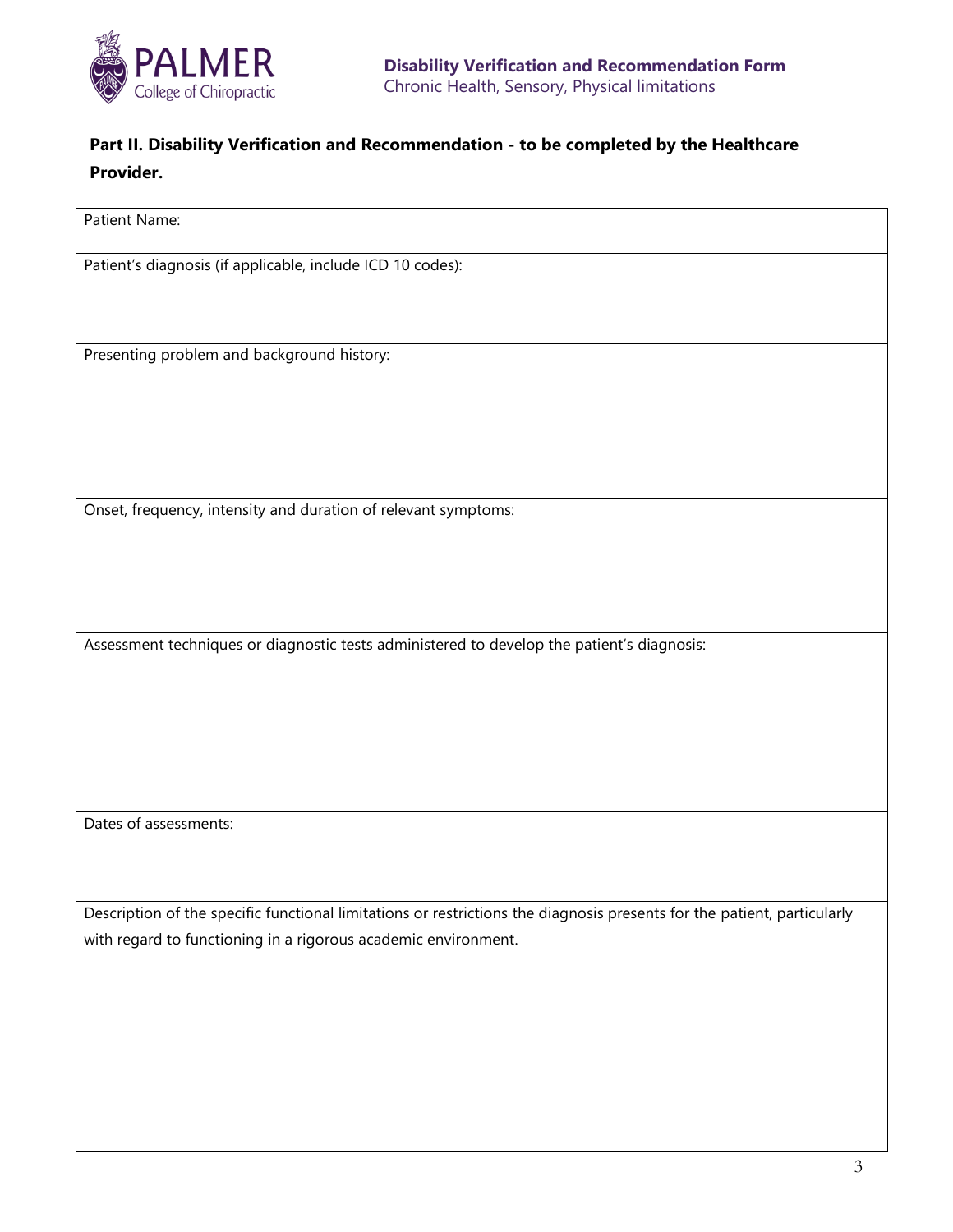

### **Evaluator Recommendations**

Your recommendations should be based on the student's functional limitations and resulting access barriers. There needs to be a clear rationale to support each recommendation.

What classroom and/or testing modifications will your patient require in order to minimize exacerbations of their condition, medication side-effects and/or the residual functional limitations listed above?

Check all that apply:

☐ Scribe ☐ Supplemental course notes ☐ Audio recording of lectures ☐ Standing desk ☐ Book prop

☐ Exams printed on colored paper: \_\_\_\_\_\_\_\_\_\_\_\_\_\_\_\_\_\_ ☐ Computer-based exam ☐ Exam reader software

 $\Box$  Adjustable lighting for written exams and quizzes  $\Box$  Quiet testing environment

☐ Modified written and/or practical exam schedule ☐ Time and ½ for written exams

 $\Box$  Time and 1/2 for practical exams  $\Box$  Additional time to navigate the campus between classes

☐ Priority classroom seating: at front, near exit, other: \_\_\_\_\_\_\_\_\_\_\_\_\_\_\_\_\_\_\_\_\_ (please circle all that apply)

 $\Box$  Soft or  $\Box$  hard seating in class/in testing center (please circle all that apply)

 $\Box$  Modified clinic dress requirements to accommodate prosthetics, lifts or other devices

 $\Box$  Use of a respirator mask in the Anatomy Laboratory  $\Box$  Technology-based (dry lab) Anatomy Laboratory equivalent for instruction and testing

 $\Box$  Student is excused from participating as a patient in simulated examination and treatment of the following areas (please select all that apply):

☐ Cervical spine ☐ Thoracic spine ☐ Lumbar spine ☐ Sacrum/Pelvis ☐ Face/jaw ☐ Upper extremity R/L  $\Box$  Lower extremity R/L  $\Box$  Other:

during the following in-class activities (please select all that apply):

☐ Palpation – static ☐ Palpation - motion ☐ Prone set-ups ☐ Supine set-ups ☐ Seated set-ups

☐ Side-lying set-ups ☐ Assessment with instrumentation (Nervoscope, Tytron) of the ☐ Cervical spine

☐ Thoracic spine ☐ Lumbar spine ☐ Being adjusted by a peer in class ☐ Orthopedic and neurologic examination ☐ Physical examination.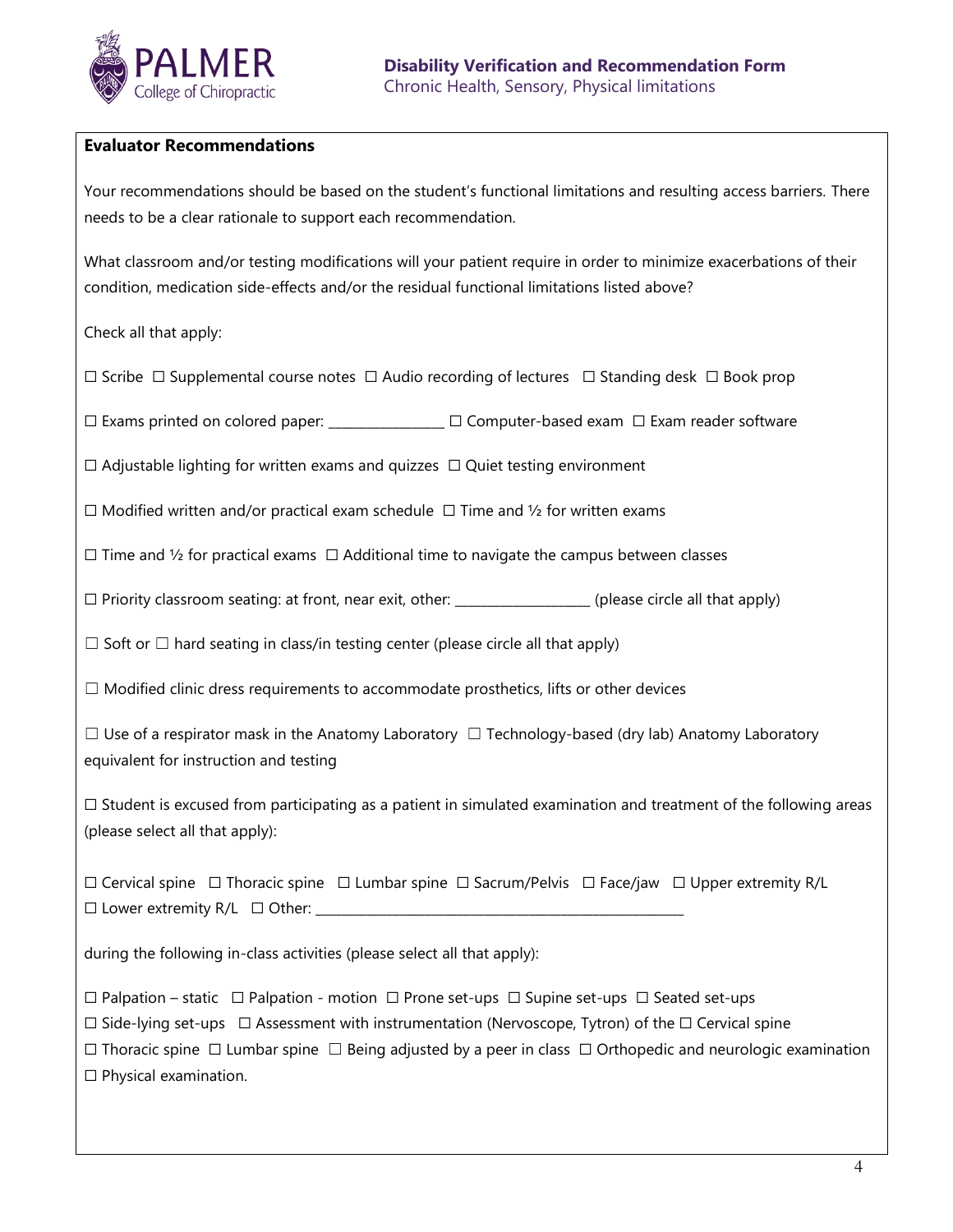

| <b>Evaluator Recommendations (continued)</b>                                                 |  |      |  |
|----------------------------------------------------------------------------------------------|--|------|--|
| $\Box$ Other classroom, lab or testing accommodations: (please describe)                     |  |      |  |
|                                                                                              |  |      |  |
|                                                                                              |  |      |  |
|                                                                                              |  |      |  |
|                                                                                              |  |      |  |
| Provide a clear rationale for the recommended accommodations and/or assistive devices.       |  |      |  |
|                                                                                              |  |      |  |
|                                                                                              |  |      |  |
|                                                                                              |  |      |  |
|                                                                                              |  |      |  |
|                                                                                              |  |      |  |
|                                                                                              |  |      |  |
|                                                                                              |  |      |  |
|                                                                                              |  |      |  |
| Anticipated length of time that modifications or accommodations will be necessary:           |  |      |  |
|                                                                                              |  |      |  |
|                                                                                              |  |      |  |
| I certify that the information on this form is true and correct to the best of my knowledge. |  |      |  |
|                                                                                              |  |      |  |
| Signature of evaluator                                                                       |  | Date |  |
|                                                                                              |  |      |  |
| Address and contact information for evaluator:                                               |  |      |  |
|                                                                                              |  |      |  |
|                                                                                              |  |      |  |
|                                                                                              |  |      |  |
|                                                                                              |  |      |  |
|                                                                                              |  |      |  |